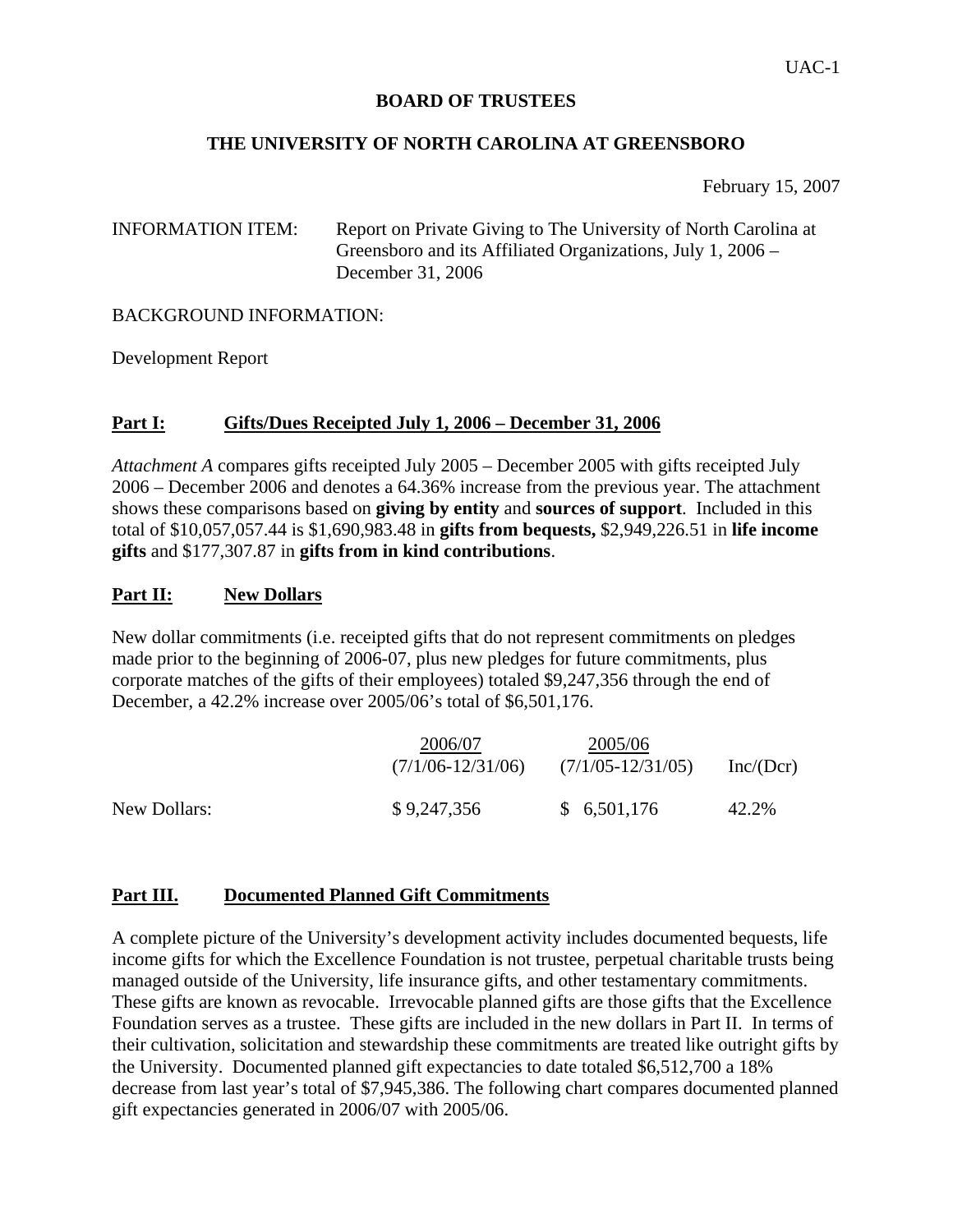|                           | 2006/07     | 2005/06<br>$(7/1/06 - 12/31/06)$ $(7/1/05 - 12/31/05)$ Inc/(Dcr) |          |
|---------------------------|-------------|------------------------------------------------------------------|----------|
| Documented Planned Gifts: | \$6,512,700 | \$7,945,386                                                      | $(18\%)$ |

# **Part IV. Combined New Dollars and New Deferred Commitments**

Parts I, II and III of this summary report on current and deferred giving to the University. Part IV combines new dollars with deferred gift dollars to give an overarching view of the productivity of the Development Office through 12/31/06:

|                             | 2006/07<br>$(7/1/06 - 12/31/06)$ | 2005/06<br>$(7/1/05-12/31/05)$ Inc/(Dcr) |          |
|-----------------------------|----------------------------------|------------------------------------------|----------|
| New Dollars <sup>*</sup> :  | \$9,247,356                      | \$6,501,176                              | 42.2%    |
| New Deferred Commitments**: | \$6,512,700                      | \$7,945,386                              | $(18\%)$ |
|                             | \$15,760,056                     | \$14,446,562                             | 9%       |

\*New dollars = (gifts receipted in  $2006/07$ ) + (pledges for future commitments) + (corporate matching gifts) – (payments made in 2006/07 on pledges made in prior years)

\*\*Deferred commitments are counted at present value.

#### **Part V. New Endowed Accounts**

New endowed accounts established in the UNCG Excellence Foundation between July1, 2006 and December 31, 2006 include:

Mary Ellen Lay "Mel" Schumaker Scholarship Gene and Pat Holder Scholarship Dr. Neil McLeod Community College Scholarship Bernhardt Graduate Award in Music The Moore Fellowships Kim and Bradley Hayes Scholarship Margaret Brown Maron Fund Mary and David Hagan Dean's Scholarship Betty Crawford Ervin History Fellowship Martha Fowler McNair Arts & Sciences Endowed Stephanie Metzger Nursing Scholarship Ruby Barnes Scholarship Fund Ross Dickson Scholarship Carolyn Long Merit Scholarship Program Support Carolyn Long Merit Scholarship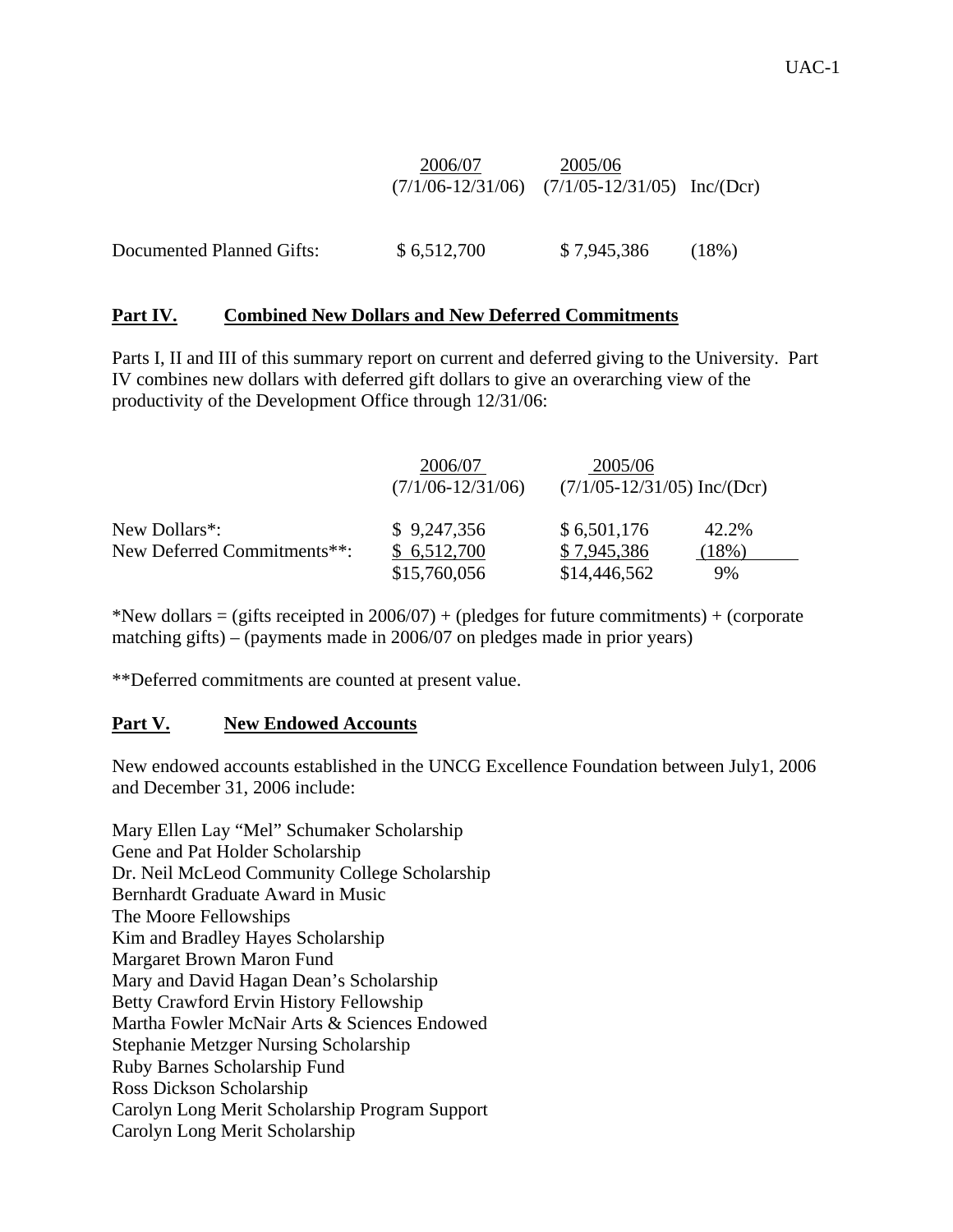Kathryn Preyer History Fellowship Laura B & Christopher C Tew Viola Scholarship Fund Laura B & Christopher C Tew Physical Science Scholarship Fund Avren HHP Scholarship Robinette Meador Husketh Scholarship Fund Caldwell Teacher Scholarship Anna Wooten-Hawkins Graduate Award RHP Class of '47 Scholarship Tom Zirker Flute Scholarship Shamrock Corporation Athletic Scholarship Happy DuBose "Kenan" Gray Scholarship Ruth Thompson Scholarship Boyd A. Rogers Scholarship Arts & Sciences Fellowship Cash Professional Development Sherri R. Forrester Chemistry Program Wachovia Teacher Mentoring Network Elizabeth Payne Leadership Fund Sadie Dunn Doxie HHP Research Award Gatewood Exhibition for Weatherspoon Art Museum Fund Gatewood Art Student Education Fund Gatewood Academic Equipment Fund BB&T Capitalism, Markets & Morality Fellowship Endowment BB&T Capitalism, Markets & Morality Program Fund Lauren & David Worth Conservation Endowment Dennis & Betty Barry Jazz Studies Bob & Lissa Shelly McDowell Research Center Endowment for Global Info Bob & Lissa Shelly McDowell Gallery Endowment for Weatherspoon Art Museum Betty Suitt Oakley Travel Fund Bonnie Angelo MFA Art Program Endowment Patricia A. & Charles W. Sullivan Scholarship Patricia A. & Charles W. Sullivan Chancellor's Discretionary Fund

# **Part VI: Outstanding Pledges**

As of 12/31/06 balances on outstanding pledges totaled \$9,403,020. This total excludes pledges to the Annual Fund.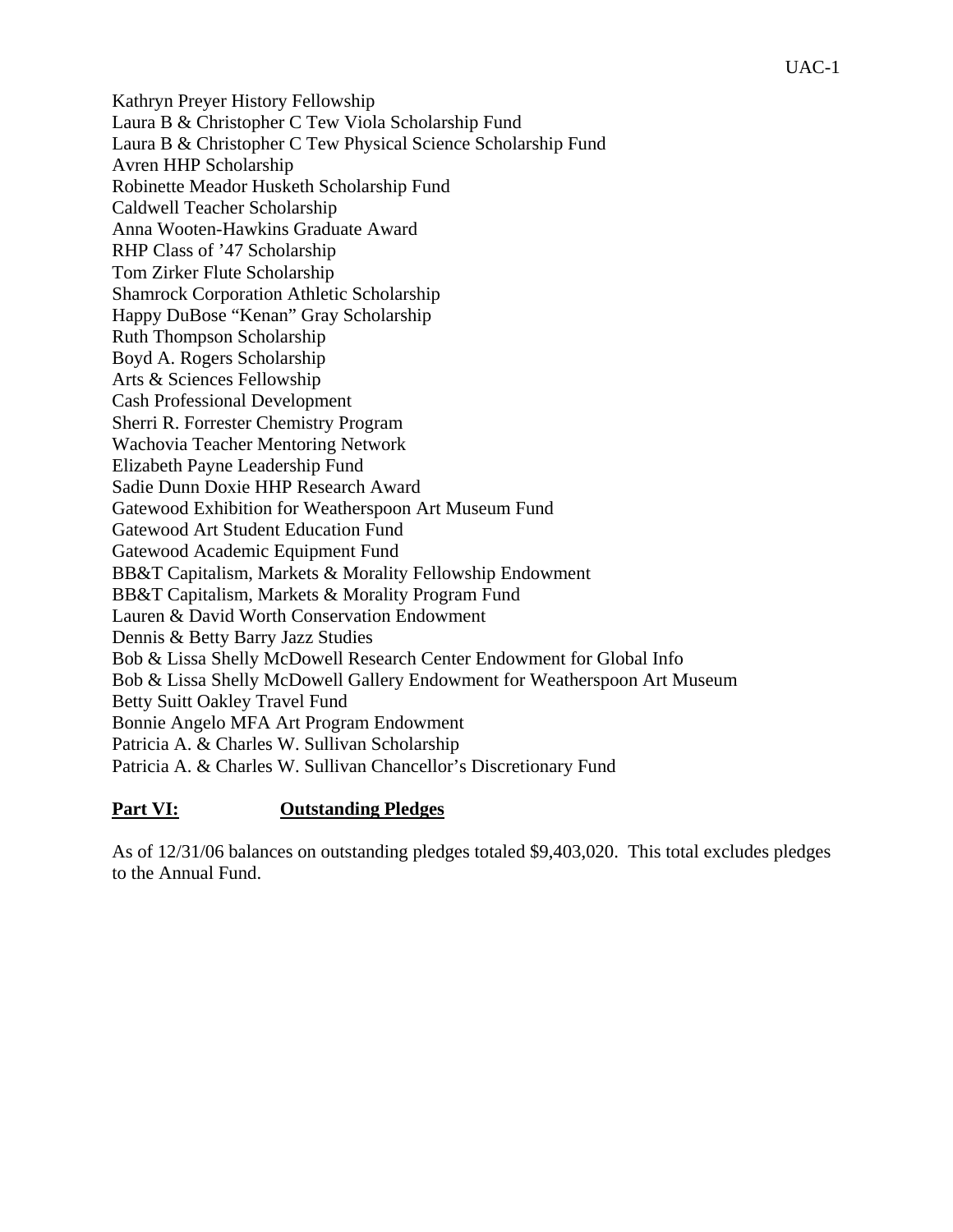#### **THE UNIVERSITY OF NORTH CAROLINA AT GREENSBORO AND AFFILIATED ORGANIZATIONS Private Gift Support 7/1/2006 thru 012/31/2006**

# **ATTACHMENT A**

#### **GIVING BY ENTITY**

| Entity              | 2006-2007 Fiscal YTD |   | 2005-2006 Fiscal YTD | % Increase/(Decrease) |
|---------------------|----------------------|---|----------------------|-----------------------|
| <b>University</b>   | 3,584,345.58         |   | 2,902,934.71         | 23.47                 |
| Excellence          | 6,171,712.22         | # | 2,967,025.84         | 108.01                |
| <b>HES</b>          | 103,802.73           | # | 84,758.35            | 22.47                 |
| <b>WGA</b>          | 114,176.13           | # | 101,456.75           | 12.54                 |
| Alumni Association* | 83,020.78            | # | 62,811.82            | 32.17                 |
| Total               | 10,057,057.44        |   | 6,118,987.47         | 64.36                 |

#### **SOURCES OF SUPPORT**

#### **Current/Restricted Gifts of Cash and Equivalents**

| Source of Gifts            | 2006-2007 Fiscal YTD |      | 2005-2006 Fiscal YTD | % Increase/(Decrease) |
|----------------------------|----------------------|------|----------------------|-----------------------|
| Alumni                     | 3,240,763.01         |      | 3,420,665.23         | (5.26)                |
| Parents                    | 51,936.16            | #    | 45,941.50            | 13.05                 |
| Faculty/Staff              | 351,180.38           | $\#$ | 173,272.48           | 102.68                |
| Friends                    | 4,634,945.63         |      | 1,088,085.30         | 325.97                |
| Corporate                  | 528,192.44           |      | 588,756.36           | (10.29)               |
| Foundations                | 873,430.27           |      | 626,491.86           | 39.42                 |
| <b>Other Organizations</b> | 376,609.55           |      | 175,774.74           | 114.26                |
| Total                      | 10,057,057.44        |      | 6,118,987.47         | 64.36                 |
| <b>Gifts from Bequests</b> |                      |      |                      |                       |
| Source of Gifts            | 2006-2007 Fiscal YTD |      | 2005-2006 Fiscal YTD | % Increase/(Decrease) |
| Alumni                     | 134,783.10           |      | 722,829.69           | (81.35)               |
| Faculty/Staff              | 16,124.45            |      |                      | 0.00                  |
| Friends                    | 1,540,075.93         |      | 411,682.26           | 274.09                |
| Total                      | 1,690,983.48         |      | 1,134,511.95         | 49.05                 |
| <b>Life Income Gifts</b>   |                      |      |                      |                       |
| Source of Gifts            | 2006-2007 Fiscal YTD |      | 2005-2006 Fiscal YTD | % Increase/(Decrease) |
| Alumni                     | 698,927.27           |      | 869,489.00           | (19.62)               |
| Faculty/Staff              | 93,946.00            |      |                      | 0.00                  |
| Friends                    | 2,156,353.24         |      |                      | 0.00                  |
| Total                      | 2,949,226.51         |      | 869,489.00           | 239.19                |